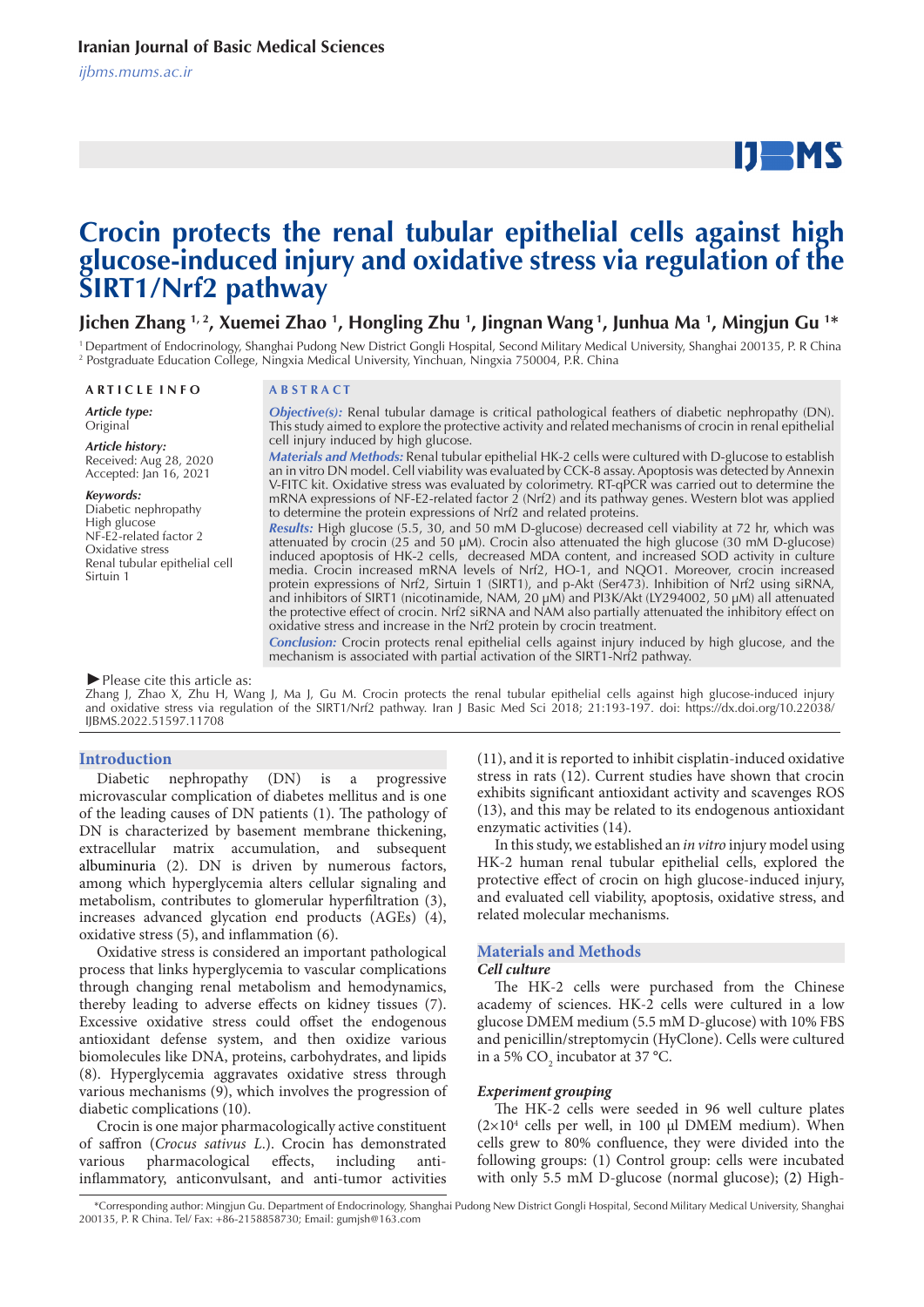glucose group: cells were incubated with D-glucose at 15, 30, and 50 mM for up to 72 hr; (3) Crocin group: cells were incubated with 30 mM D-glucose and crocin at 5, 10, 25, 50, and 100 μM for 48 and 72 hr.

# *Cell viability assay*

After various treatments, HK-2 cells were added with CCK-8 solution (10 μl; Beyotime, Shanghai, China), and were incubated at 37 ° C for 2 hr. The absorbance at 450 nm was measured using a microplate reader.

# *Apoptosis assay*

The HK-2 cells were seeded in 24-well plates  $(3\times10^{5}$ cells/well) and cultured in a medium containing 30 mM D-glucose, followed by treatment with crocin 25 and 50 μM for 72 hr. Cells were collected and washed with cold PBS and were incubated with 5 µl Annexin V-FITC and 5 µl PI in the dark for 15 min. Apoptosis was assessed by a flow cytometer (Becton Dickinson, San Francisco, CA, USA).

# *Oxidative stress test*

 Following the treatment, HK-2 cells were lysed using the RIPA lysis buffer. The supernatant was collected for the experiments. The oxidative and antioxidant proteins were measured by spectrophotometry. (Nanjing Jiancheng Bioengineering Research Institute, Nanjing, China). The determination of malondialdehyde (MDA) (cat no. S0131S) and superoxide dismutase (SOD) activity (cat no. S0109) were investigated by commercial assay kits (Beyotime, Jiangsu, China). Eventually, MDA activity was measured with a microplate reader at 532 nm absorbance and expressed as μmol/l. SOD activity was measured at 520 nm absorbance and expressed as U/L.

# *siRNA transfection*

 The Nrf2 small interference RNA (siRNA) was designed and synthesized by Shanghai GenePharma Co., Ltd, using the following primer: 5'-CAC ACT GGA TCA GAC AGG AGG ATA T-3' for transfection. Following the manufacturer's instructions, the siRNA was transfected into the HK-2 cells with Lipofectamine® 2000 transfection kit (Invitrogen, USA). Briefly, the 5x10<sup>5</sup> HK-2 cells were seeded into the 6-well plates in a complete medium and transfected by 100 pmol siRNA and 5 μl of Lipofectamine® 2000 per well. After 36 hr of incubations, cells were further treated with high glucose and crocin and used for the experiments.

# *RT-qPCR*

Total RNA was extracted by Trizol agent and was used to generate cDNA by the Superscript III enzyme (Life Technologies). RT-qPCR was carried out using SYBR® Premix Ex Taq™ II (cat. no. RR820L; Takara Bio, Inc.). The

**Table 1.** Primer sequences

PCR conditions were as follows: denaturation at 94 ° C for 5 min; followed by 40 cycles at 94 ° C for 5 sec and 60 ° C for 60 sec. PCR primers for Nrf2, HO-1, NQO1, and GAPDH were listed in Table 1. Reaction systems contained 2 μl template cDNA, 10 μl SYBR-Green PCR master mix, 1 μl forward and reverse primers, and 7.2 μl deionized water. PCR results were quantified by using the 2−ΔΔCt method.

# *Western blotting*

Total protein was extracted from HK-2 cells using RIPA buffer. Protein samples (50 μg) were subjected to 12% SDS-PAGE and then transferred to a PVDF membrane (Millipore, Bedford, USA) for detection with appropriate antibodies. Membranes were blocked with 5% nonfat dry milk in TBST buffer and treated with primary antibodies against human Nrf2 (#12721), SIRT1 (#9475), and p-Akt1 (Ser473) (#4060) (all 1:1000 dilutions; Cell Signaling Technology, USA) at 4 ° C overnight, washed and then incubated with HRP-linked secondary antibody (1:1000 dilution) for 1 hr at room temperature. A chemiluminescent detection system (ECL, UK) was utilized for visualization. The gray value of the target band was normalized to that of β-actin.

# *Statistical analysis*

Data from at least three independent experiments were presented as means ± standard deviation (SD), and analyzed by SPSS 20.0 statistical software (SPSS Inc., Chicago, IL, USA). Unpaired Student's t-test or ANOVA was used to analyze the differences between two or more groups. *P*<0.05 was considered as statistical significance.

# **Results**

# *High glucose decreased cell viability of high glucoseinduced HK-2 cells*

HK-2 cells were incubated with D-glucose (5.5, 15, 30, or 50 mM) for 72 hr. D-glucose treatment at 15, 30, and 50 mM significantly reduced cell viability (Figure 1a). Then HK-2 cells were incubated with 5.5 and 30 mM D-glucose for different time points. Compared to cells with normal glucose, 30 mM D-glucose markedly reduced viability at 48 and 72 hr (Figure 1b). We then examined the toxicity of crocin at various concentrations. Crocin had little effect on cell viability between 10, 25, and 50 μM at 48 and 72 hr. However, crocin at 100 μM dramatically reduced cell viability at 48 and 72 hr (Figures 1c, 1d). Thus, we chose crocin at 25 and 50 μM for further experimental analysis.

# *Effect of crocin on cell viability and apoptosis in high glucose-induced HK-2 cells*

HK-2 cells were incubated with 30 mM D-glucose, followed by crocin treatment (25 and 50 μM) for 48 and 72 hr. Crocin significantly attenuated the D-glucose-

| Genes  | Forward primer (5'-3')     | Reverse primer (5'-3')      |
|--------|----------------------------|-----------------------------|
| Nrf2   | ACA CGG TCC ACA GCT CAT C  | TGC CTC CAA GTA TGT CAA TA  |
| $HO-1$ | TTG CCA GTG CCA CCA AGT TC | TCA GCA GCT CCT GCA ACT CC  |
| NOO1   | GGA TTG GAC CGA GCT GGA A  | GAA ACA CCC AGC CGT CAG CTA |
| GAPDH  | GCA CCG TCA AGG CTG AGA AC | TGG TGA AGA CGC CAG TGG A   |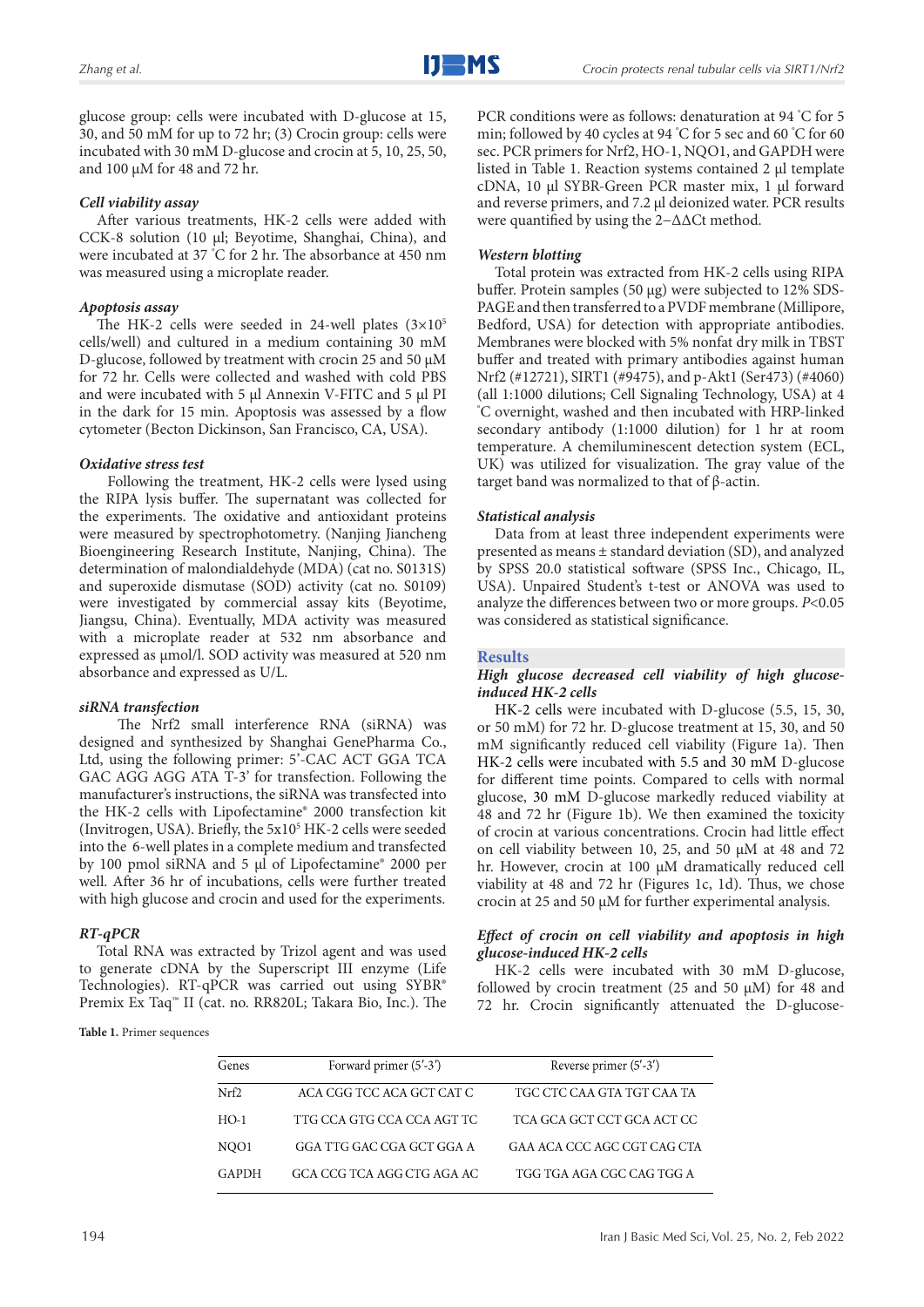



**Figure 1.** High glucose decreases cell proliferation of renal tubular epithelial cells. (a) Cell viability of HK-2 cells that were incubated with 5.5, 15, 30, or 50 mM D-glucose for 72 hr. \**P<*0.05, \*\**P<*0.01, and \*\*\**P<*0.001 vs 5.5 mM group. (b) Cell viability of HK-2 cells with 5.5 or 50 mM glucose for 24, 48, or 72 hr. \*\*\**P<*0.001 vs the 5.5 mM group at each time point. HK-2 cells were treated with crocin (5, 10, 25, 50, and 100  $\mu$ M) for 48 (c) or 72 hr (d). Low concentrations of crocin had little cytotoxic effects, while high concentrations of crocin significantly reduced the viability of HK-2 cells. \**P<*0.01 and \*\**P<*0.001 vs control group

induced decrease in viability at 48 and 72 hr (*P*<0.05) (Figure 2a). In order to explore whether apoptosis mediates reduced cell survival by crocin, Annexin V/PI staining was performed. High glucose (30 mM D-glucose) markedly induced apoptosis at 72 hr, and crocin at 25 and 50 μM both significantly attenuated the increase in apoptotic rate induced by high glucose (Figures 2b, 2c).

#### *Crocin activated Nrf2 pathway and inhibited oxidative stress in high glucose-induced HK-2 cells*

Hk-2 cells were incubated with 30 mM D-glucose and crocin (25 and 50 μM) for 72 hr co-culture. High glucose markedly reduced the mRNA and protein levels of Nrf2. Co-treatment with crocin increased mRNA expressions of Nrf2 (Figure 3a), HO-1 (Figure 3b), and NQO1 (Figure 3c). Then Western blotting was performed and protein 2



**Figure 2.** Inhibitory effects of crocin on high glucose-induced cell viability reduction and apoptosis. (a) HK-2 cells were treated with high glucose with or without crocin (25 and 50 μM) for 48 or 72 hr. (b) Apoptosis was evaluated by Annexin-V FITC and PI double staining using flow cytometry after crocin treatment for 72 hr. The apoptotic rate was calculated by the cell number of the lower right quadrant normalized to that of the lowerleft quadrant plus the lower right quadrant. (c) High glucose increased apoptotic rate in high glucose-induced HK-2 cells was significantly attenuated by crocin at 25 and 50 μM. \*\**P<*0.01 and \*\*\**P<*0.001 vs Control group; ##*P<*0.01 and ###*P<*0.001 vs high glucose group



**Figure 3.** Crocin activates the Nrf2 pathway and inhibits oxidative stress in high glucose-induced cells. HK-2 cells were treated with high glucose with or without crocin (25 and 50 μM) for 72 hr. RT-qPCR was carried out to determine mRNA levels of Nrf2 (a), HO-1 (b), and NQO1 (c). Western blot was carried out to determine the protein level of Nrf2  $(d)$ . MDA content (e) and SOD activity (f) were measured in culture media to evaluate oxidative stress. \**P<*0.05 and \*\*\**P<*0.001 vs Control group; ##*P<*0.001 and ###*P<*0.001 vs high glucose group

expression of Nrf2 was also increased by crocin (Figure 3d). We then investigated the effect of crocin on oxidative stress. Crocin markedly reversed 30 mM D-glucose increase in MDA content and decrease SOD activity in HK-2 cells (Figures 3e, 3f).

#### *Crocin protected HK-2 cells against high glucose-induced injury via the SIRT1-Nrf2 pathway*

Western blot was carried out to measure the protein expressions of SIRT1 and p-Akt1 (Ser473). 30 mM D-glucose significantly decreased SIRT1 and p-Akt1 (Ser473) expression in HK-2 cells, and these changes were partially attenuated by cotreatment with crocin (25 and 50 μM) (Figures 4a, 4b). To further investigate the role of SIRT1 and Akt1 in the protective effect of crocin against high glucose-induced injury, we knocked down Nrf2 expression by siRNA, and co-incubated HK-2 cells with SIRT1 specific inhibitor, nicotinamide (NAM, 20 μM), or with LY294002 (a specific inhibitor of PI3K/Akt1, 50 μM) before crocin 4



Figure 4. SIRT1 and Akt mediate the protective effects of crocin on high glucose-induced injury. Western blot was carried out to measure the protein levels of SIRT1 (a) and p-Akt1 (b). HK-2 cells were pre-incubated with Nrf2 siRNA, SIRT1 specific inhibitor nicotinamide (ΝΑΜ, 20 μM), or PI3K inhibitor LY294002 (LY, 50 μM), then pretreated with high glucose, and then with or without crocin  $(25 \text{ and } 50 \text{ µ})$  for 48 and 72 hr. Cell viability (c), MDA activity (d) and SOD activity (e), and Nrf2 protein expression (f) were determined at  $72$  hr. \*\*\* $P<0.001$  vs Control group; expression (f) were determined at 72 hr. \*\*\**P<*0.001 vs Control group; ###*P<*0.001 vs high glucose group; \$\$\$*P<*0.001 vs crocin group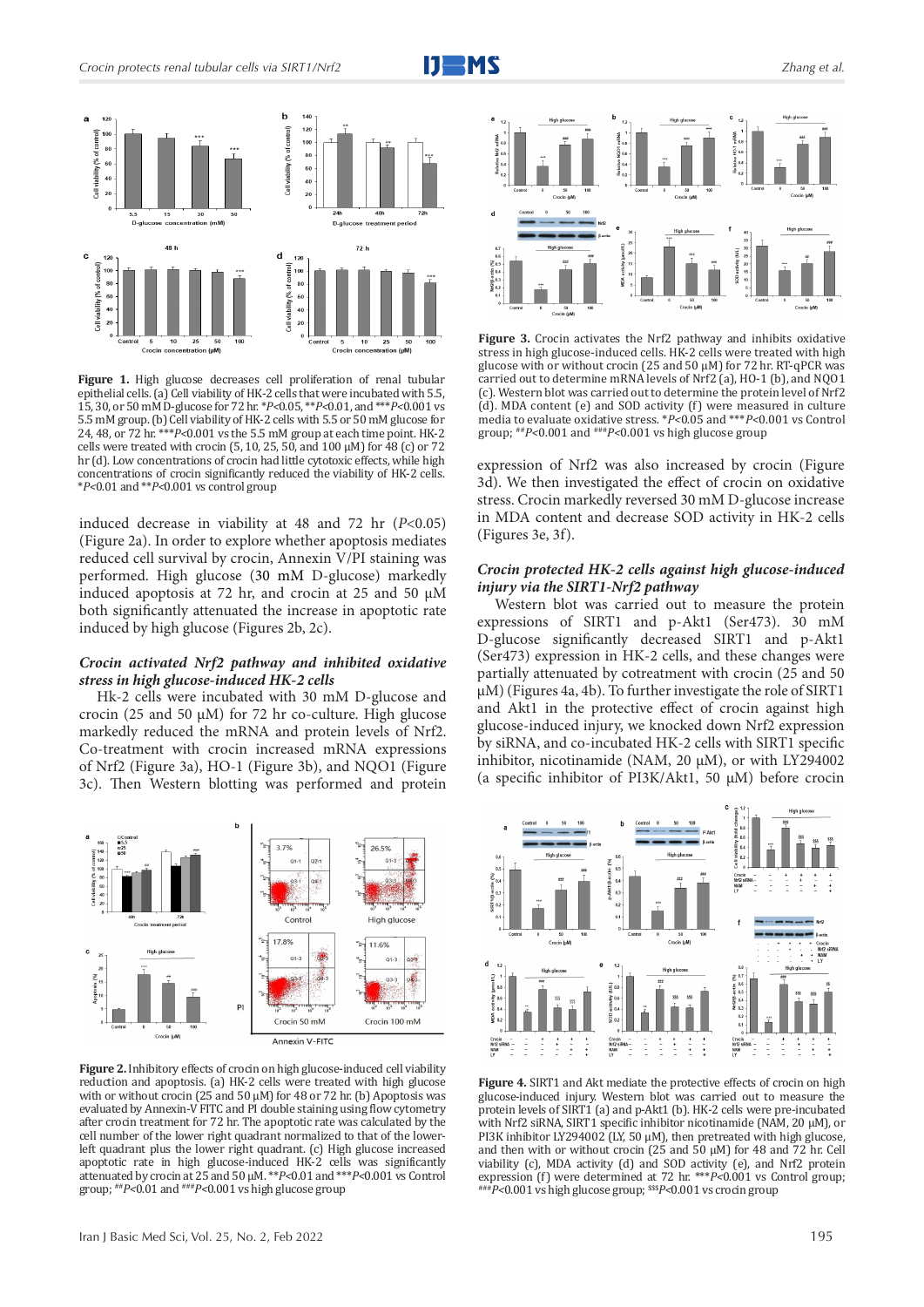treatment. Inhibition of Nrf2, SIRT1, or Akt1 significantly attenuated the protective effects of crocin (Figure 4c). Moreover, Nrf2 siRNA and SIRT1 partially attenuated the inhibition of crocin on oxidative stress, while LY294002 showed no significant effect on oxidative stress (Figures 4d, 4e). Furthermore, we explored the regulation between SIRT1, p-Akt1, and Nrf2. Nrf2 siRNA and NAM attenuated the increase in Nrf2 protein by crocin, while LY294002 partially attenuated the increase in Nrf2 protein, with a reduction rate of about 30% (Figure 4f). These data indicate that SIRT1 and Akt1 play critical roles in the protection of crocin in high glucose-induced cells injury, and SIRT1 is also an upstream regulator of Nrf2 and oxidative stress.

## **Discussion**

In this study, we found that crocin attenuated the high glucose-induced reduction in cell viability. Crocin also increased mRNA levels of Nrf2, HO-1, and NQO1, and suppressed oxidative stress in high glucose-induced HK-2 cells. Crocin increased protein expressions of SIRT1 and p-Akt (Ser473), and inhibition of SIRT1 (nicotinamide, NAM, 20 μM) and PI3K/Akt (LY294002, 50 μM) all attenuated the protective effect of crocin on high glucoseinduced HK-2 cells. Therefore, the protective effect of crocin might be related to the modulation of Nrf2, SIRT1, and Akt molecules.

Crocin showed suppressive effects on high glucoseinduced toxicity and oxidative injury. These results support the concept that high glucose is a potent inducer of oxidative stress, and thereby initiates and aggravates DN [9]. Our results are consistent with previous reports that crocin relieved DN and improved renal function in diabetic rats through inhibition of oxidative stress and inflammation (15, 16). Moreover, crocin also protects podocytes from high glucose-induced oxidative injury (17). Our study provides the same protective effect on renal tubular cells. Recently, changes in the renal tubules, are increasingly implicated in the development and progression of diabetic kidney disease (18). The renal tubules play the same important roles as glomeruli and podocytes in the pathogenesis of DN (19), and tubular injury has been postulated as a critical contributor to the early DN (20). Thus, our study provides another target tissue to elucidate the roles and mechanisms of crocin in DN.

This study showed that crocin activated Nrf2 and downstream antioxidant response in combating high glucose-induced injury. Nrf2 is an endogenous antioxidant defense system that maintains cellular homeostasis under stress conditions. Nrf2 could slow down the progression of DN (21). High glucose treatment inhibited Nrf2 expression in renal tubular epithelial cells, and overexpression of Nrf2 reduced renal cell damage in diabetes (22). Our study adds crocin as a new Nrf2 activator in high glucose-induced renal epithelial cells, which is supported by other reports that crocin modulates Nrf2 in hepatic ischemia-reperfusion injury (23) and cigarette smoke-induced lung injury (24).

Our study showed that crocin increased SIRT1 protein, which was essential for the protective effect of crocin in high glucose-induced injury. Sirtuin 1 (SIRT1) modulates NAD(+) coenzymes and maintains cellular energetic metabolism and oxidative state. SIRT1 deficits are associated with diabetes mellitus and kidney diseases.

196

SIRT1 promoted the survival of kidney cells and protected against apoptosis in renal tubules (25). In renal tubular injury induced by hyperglycemia, SIRT1 activation could attenuate renal tubular injury through inhibiting apoptosis (26), which is consistent with our results that SIRT1 inhibition abolished the protective effect of crocin. Our study also showed that SIRT1 might lie upstream of Nrf2, as SIRT1 inhibition abolished the increase of Nrf2 protein by crocin. High glucose could induce injury of renal epithelial cells via activation of the SIRT1/NF-κB/Nrf2 pathway (27). The SIRT1/Nrf2 pathway was also activated by crocin and mediated alleviation of myocardial ischemia/reperfusioninduced injury (28). Our study firstly reported SIRT1/ Nrf2 activation by crocin in high glucose-induced renal epithelial cells, and provided experimental data for further investigation on mechanisms of crocin in DN.

In the present study, crocin enhanced p-Akt1 protein, which was essential for protective effect on high glucoseinduced injury. Akt1 is a signal protein that modulates many cellular processes such as glucose uptake, cell survival, and angiogenesis in the kidney, and its activation showed protective effects in DN (29), and also inhibited high glucose-induced apoptosis of renal epithelial cells (30). This can explain how Akt1 inhibition could abolish high glucoseinduced cellular injury by high glucose. Our results are in accordance with other reports that crocin activated Akt1 in microglial cells of diabetic retinopathy (31) and myocardial ischemia/reperfusion injury (32). In these reports, Akt1 activation was associated with induction of autophagy, which protected podocyte function and showed a preventive effect on DN progression (33). However, it remains unclear about the role of autophagy in the protective effect of crocin on high glucose-induced renal tubular injury. Moreover, in our study Akt1 inhibition could not attenuate oxidative stress and only partially attenuated the increase in Nrf2 protein. This indicates that Akt1 activation by crocin may further activate pathways other than Nrf2, especially in cellular survival.

## **Conclusion**

Crocin attenuates high glucose-induced oxidative injury in renal tubular epithelial cells, which is related to the SIRT1- Nrf2 pathway. Crocin may be a promising therapeutic agent of DN, especially through targeting renal tubules against oxidative stress initiated by high glucose.

## **Acknowledgment**

Not applicable.

# **Authors' Contributions**

JZ performed experiments and wrote the manuscript; XZ, HZ, and JW performed experiments and collected data; JM analyzed the data and revised the manuscript; MG designed and supervised the study. All authors have read and approved the manuscript.

## **Funding**

This work was supported by a project of discipline construction of health and family planning commission in Pudong New District: health committee in Pudong New District 2021 Health Science and Technology Project (PW2021A-33); and a pilot project of Traditional